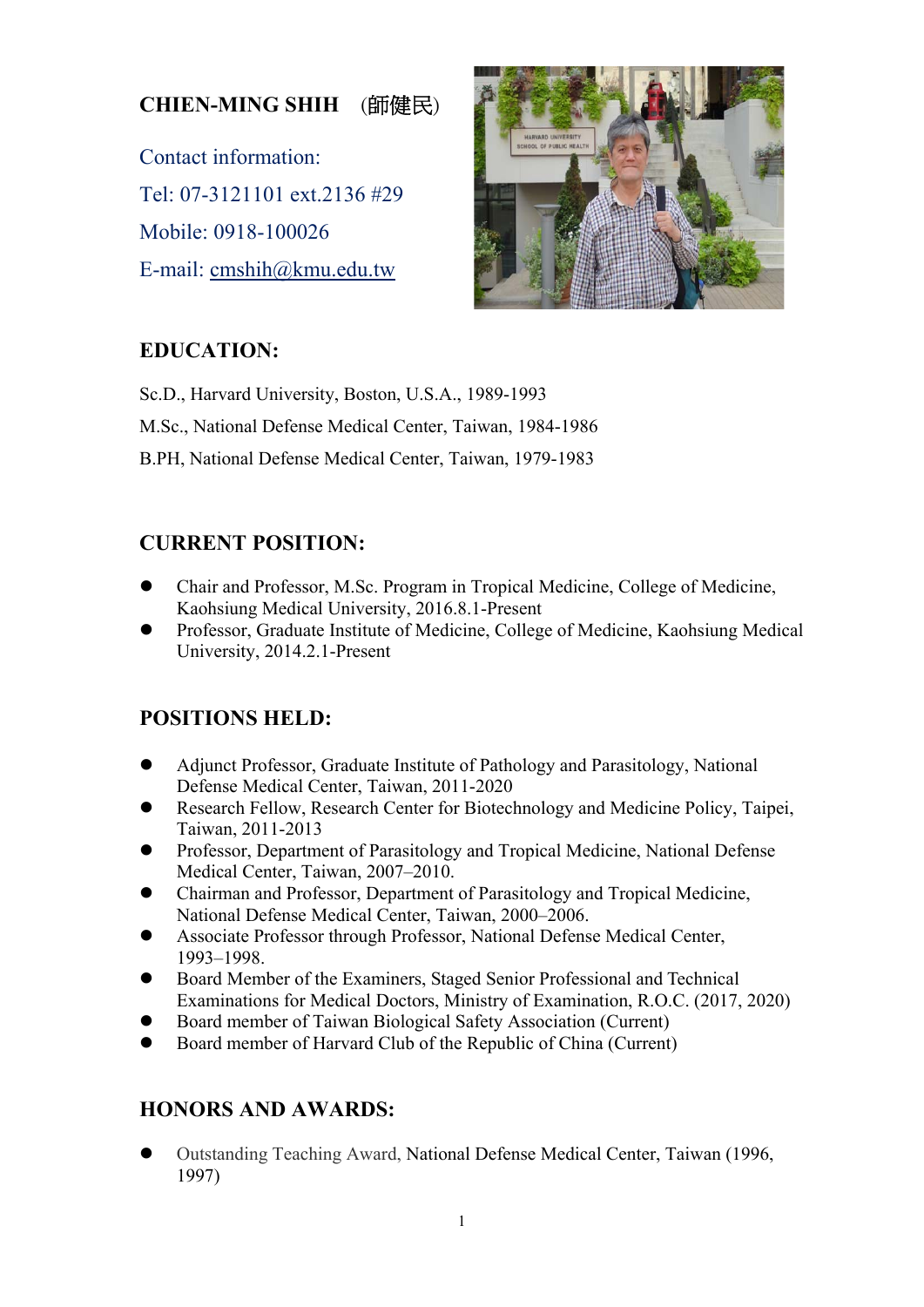- Outstanding Medical Research Award, National Defense Medical Center, Taiwan (1998)
- Outstanding Achievement certified by Who's Who in the World (1997, 1998)
- Best Research Award, National Defense Medical Center, Taiwan (2001-2002)
- Best Research Award for SCI Journal, National Defense Medical Center, Taiwan (2003)
- Outstanding Alumnus, National Defense Medical Center, Taiwan (2003)
- Outstanding Alumnus, Taipei Chenggong High School, Taiwan (2004)
- Director Pan's Research Award, National Defense Medical Center, Taiwan (2004)
- Distinctive Achievement Award, School of Public Health, National Defense Medical Center, Taiwan (2007)
- Best Tutor Award, National Defense Medical Center, Taiwan (2007)
- Director Pan's Research Award, National Defense Medical Center, Taiwan (2010)
- Best Tutor Award, Kaohsiung Medical University, Taiwan (2017-2019)
- Research Award, Kaohsiung Medical University, Taiwan (2017, 2018, 2020)

#### **THESIS:**

- 1. **Shih CM** (1986). Exsheathment of microfilariae of *Brugia pahangi* in the haemolymph of mosquitoes. Master thesis, National Defense Medical Center, Taipei, Taiwan, Republic of China.
- 2. **Shih CM** (1993). Mode of transmission of the Lyme disease spirochete. Doctoral thesis, Harvard University, Boston, Massachusetts, U. S. A.

#### **RESEARCH INTERESTS AND MAJOR CONTRIBUTIONS:**

My current research activities have focused on the etiology, epidemiology, molecular diagnosis, and genetic phylogeny of mosquito- and tick-borne human infections in Taiwan. Our previous studies have recognized the first human case of babesiosis and Lyme disease infection in Taiwan. *Borrelia* spirochetes were isolated from rodents, ticks, and humans, and their genospecies had also been identified in the Taiwan area. A standard laboratory for diagnosing tick-borne infections and identifying the collected ticks was also established. Our investigations on the seasonal prevalence of spirochetal infection in rodents and vector ticks reveal the genetic diversity of *Borrelia* spirochetes detected in various tick species, and the *Borrelia* spirochetes isolated from human skin also verify the polymorphism of genospecies for Lyme disease infection in Taiwan. In addition, our investigations also identify the *Babesia microti* in rodents, and *Babesia vogeli* and *B. gibsoni* in *Rhipicephalus sanguineus* ticks infested on dogs in Taiwan. Most recently, we have identified the *Hepatozoon canis* and *Rickettsia* infection in *Rh. sanguineus* and *Ixodes granulatus* ticks in Taiwan. Additionaly, the *Wolbachia* endosymbiont was discovered in *Rh. sanguineus* ticks in Taiwan as well as in Wild-Caught *Culex quinquefasciatus* mosquitoes from Sumatera Utara, Indonesia. Our future studies intend to illustrate: i) the genetic diversity of mosquito- and tick-borne pathogens in relation to the geographical distribution of vectors in Taiwan. ii) the factors affecting the vector competence and the potential for epidemiological application of DNA targets on genetic identity of mosquito- and tick-borne pathogens in Taiwan. iii) the etiological correlation between *Borrelia* infection and cutaneous B-cell lymphoma of humans in Taiwan.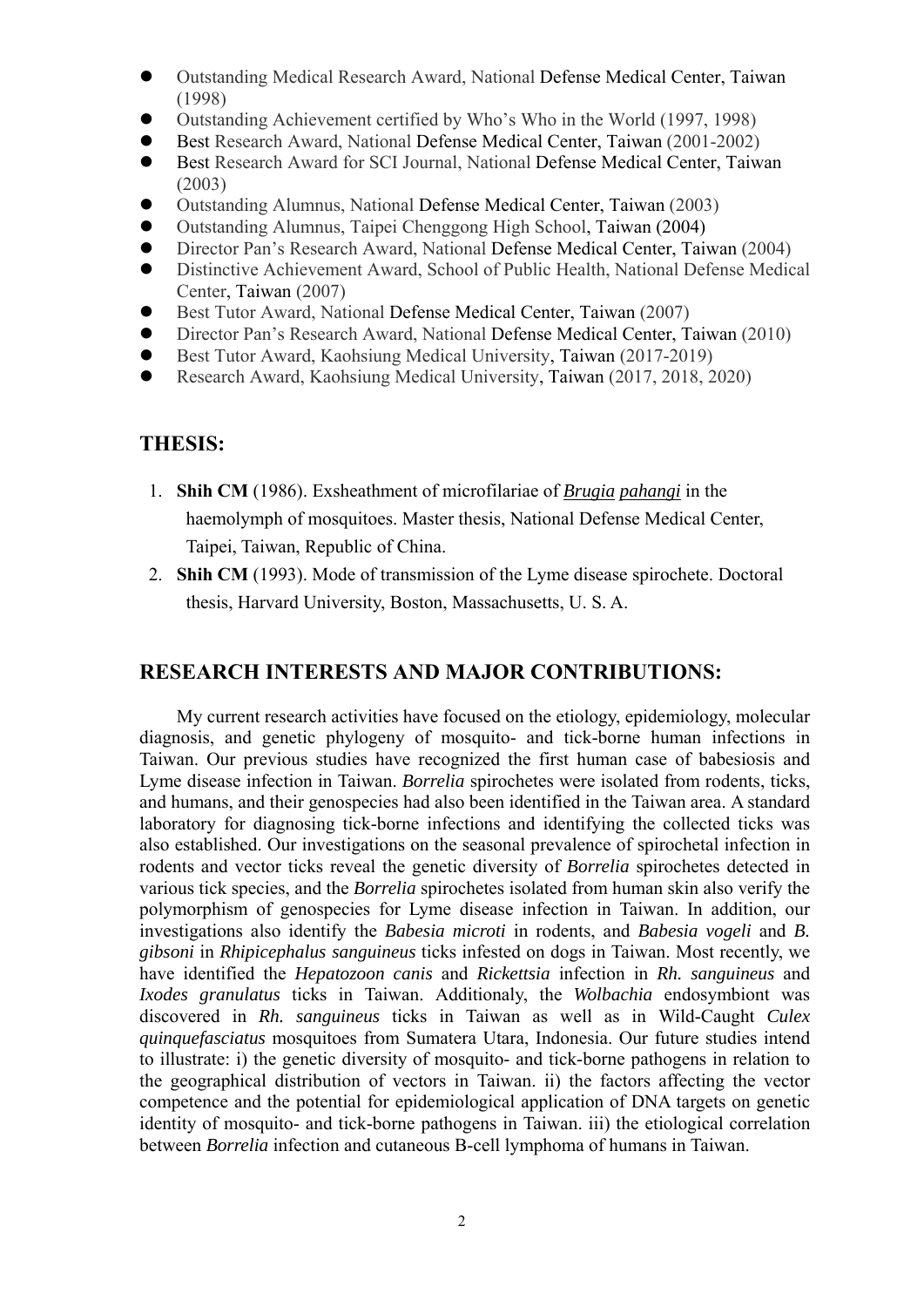### **PUBLICATIONS**

### **Refereed papers:**

- 1. Chao LL, Chen TH, Lien W, Erazo E, and **Shih CM**\* (2022). Molecular and morphological identification of a reptile-associated tick, *Amblyomma geoemydae* (Acari: Ixodidae), infesting wild yellow-margined box turtles (*Cuora flavomarginata*) in northern Taiwan. **Ticks and Tick-Borne Diseases 13(2):101901. (IF=3.744, 10/38 in Parasitology)**  https://doi.org/10.1016/j.ttbdis.2022.101901
- 2. **Shih CM**, Ophine L, and Chao LL\* (2021). Molecular Detection and Genetic Identification of *Wolbachia* Endosymbiont in Wild-Caught *Culex quinquefasciatus* (Diptera: Culicidae) Mosquitoes from Sumatera Utara, Indonesia. **Microbial Ecology 81(4):1064-1074 (IF=4.552, 8/110, 7.27% in Marine & Freshwater Biology)** https://doi.org/10.1007/s00248-020-01655-x
- 3. **Shih CM**, Yang PW, and Chao LL\* (2021). Molecular Detection and Genetic Identification of *Rickettsia* Infection in *Ixodes granulatus* Ticks, an Incriminated Vector for Geographical Transmission in Taiwan. **Microorganisms 9(6):1309. (IF=4.128, 52/137 in Microbiology)**

https://doi.org/10.3390/microorganisms9061309

- 4. Chao LL, Castillo CT , and **Shih C**M**\*** (2021). Molecular detection and genetic identification of *Wolbachia* endosymbiont in *Rhipicephalus sanguineus* (Acari: Ixodidae) ticks of Taiwan. **Experimental and Applied Acarology 83:115-130. (Corresponding author) (IF=2.132, 34/102 in Entomology)** https://doi.org/10.1007/s10493-020-00574-3
- 5. **Shih CM** and Chao LL\* (2021). Molecular Detection and Genetic Identification of *Rickettsia* Infection in *Rhipicephalus sanguineus* (Acari: Ixodidae) ticks collected from Southern Taiwan. **Experimental and Applied Acarology 85:291-304. (IF=2.132, 34/102 in Entomology)**  https://doi.org/10.1007/s10493-021-00669-5
- 6. Chao LL, Liao HT, and **Shih C**M**\*** (2019). First detection and genetic identification of *Hepatozoon canis* in *Rhipicephalus sanguineus* sensu lato ticks collected from dogs of Taiwan. **Ticks and Tick-Borne Diseases 10:929-934. (IF=3.744, 10/38 in Parasitology)** https://doi.org/10.1016/j.ttbdis.2019.04.020
- 7. Chao LL, Hsieh CK, Ho TY, and **Shih C**M**\*** (2019). First zootiological survey of hard ticks (Acari: Ixodidae) infesting dogs in northern Taiwan. **Experimental and Applied Acarology 77:105-115. (IF=2.132, 34/102 in Entomology)**  https://doi.org/10.1007/s10493-018-0328-x
- 8. Chao LL, Lu CW, Lin YF, and **Shih CM\*** (2017). Molecular and morphological identification of a human biting tick, *Amblyomma testudinarium* (Acari: Ixodidae), in Taiwan. **Experimental and Applied Acarology 71:401-414. (IF=2.132, 34/102**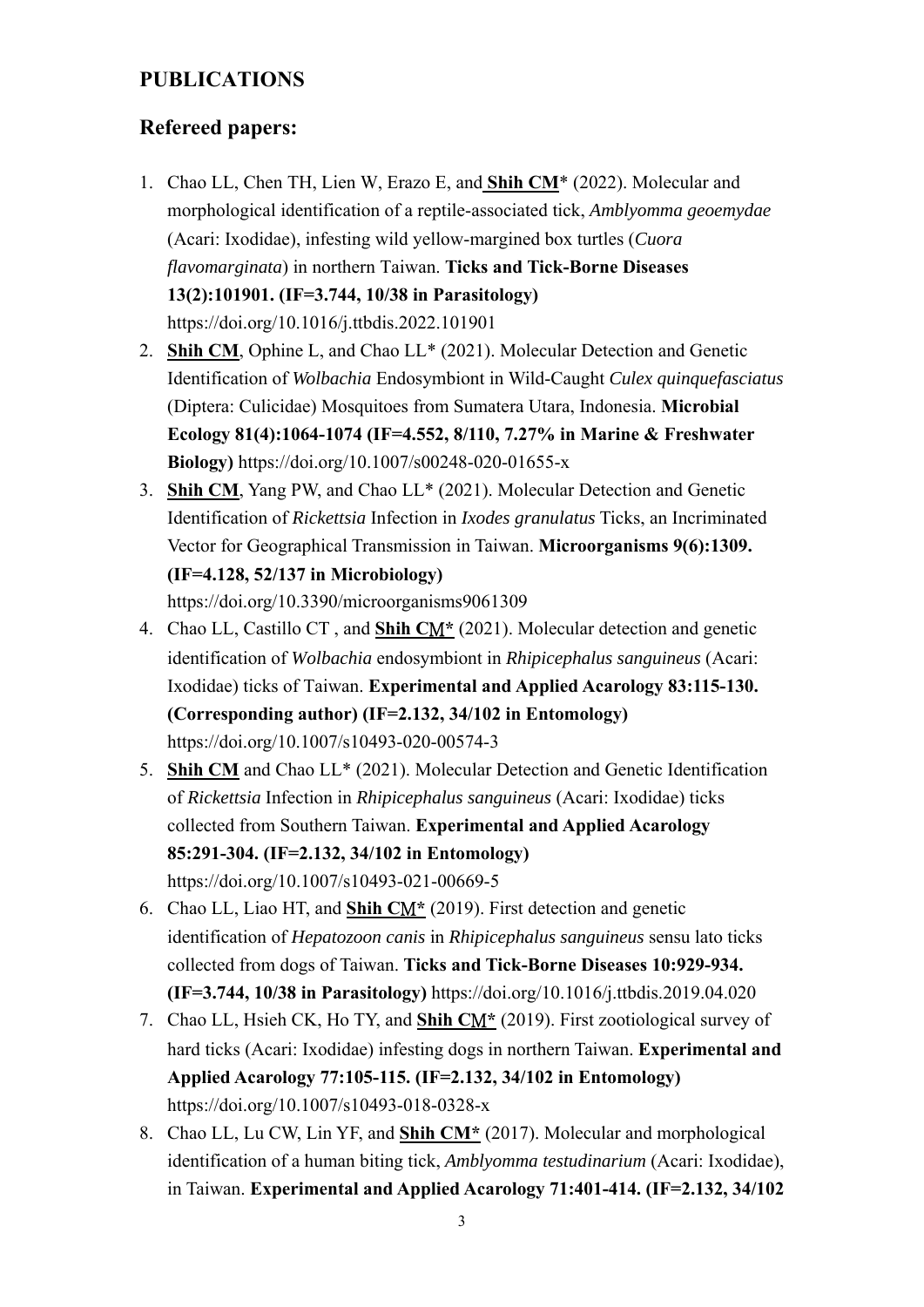**in Entomology)** doi/10.1007/s10493-017-0119-9

- 9. Chao LL, Yu WC, and **Shih CM\*** (2017). First detection and molecular identification of *Babesia microti* in *Rattus losea* captured from the offshore Kinmen Island of Taiwan. **Ticks and Tick-Borne Diseases** 8:313-319. **(IF=3.744, 10/38 in Parasitology)** http://dx.doi.org/10.1016/j.ttbdis.2016.12.005
- 10. Chao LL, Liao HT, Ho TY, and **Shih CM\*** (2017). First detection and molecular identification of *Babesia gibsoni* from *Rhipicephalus sanguineus* ticks. **Acta Tropica** 166:356-362. **(IF=3.112, 4/23 in Tropical Medicine)**  http://dx.doi.org/10.1016/j.actatropica.2016.09.022
- 11. Chao LL and **Shih CM\*** (2016). Molecular analysis of *Rhipicephalus sanguineus* (Acari: Ixodidae), an incriminated vector tick for *Babesia vogeli* in Taiwan. **Experimental and Applied Acarology** 70(4):469-481**. (IF=2.132, 34/102 in Entomology)**
- 12. Chao LL, Yeh ST, HsiehCK, and **Shih CM\*** (2016). First detection and molecular identification of *Babesia vogeli* from *Rhipicephalus sanguineus* (Acari: Ixodidae) in Taiwan. **Experimental and Applied Acarology,** 68(4): 539-551**.** DOI 10.1007/s10493-015-0010-5. **(IF=2.132, 34/102 in Entomology)**
- 13. Ko Chang, Chaur-Doug Chen, **Chien-Ming Shih**, Charles Tzu-Chi Lee, Ming-Tsang Wu, Deng-Chyang Wu, Yen-Hsu Chen, Chih-Hsing Hung, Meng-Chieh Wu, Chun-Chi Huang, Chien-Hung Lee, and Chi-Kung Ho (2016). Time-Lagging Interplay Effect and Excess Risk of Meteorological/Mosquito Parameters and Petrochemical Gas Explosion on Dengue Incidence. **Scientific Reports** 6:35028. **(IF=4.379, 17/73 in Multidisciplinary Sciences)**
- 14. Wang WY, Yang QR, **Shih CM**, Chao LL, and Zhang YC (2015). Establishment of rat models of rheumatoid arthritis induced by *Borrelia burgdorferi*. **Journal of Shandong University (Health Sciences)** 53(9): 47-52. (In Chinese)
- 15. Chao LL, Liu LL, Ho TY, and **Shih CM\*** (2014). First detection and molecular identification of *Borrelia burgdorferi* spirochete from *Ixodes ovatus* tick ectoparasitized on stray cat in Taiwan. **PLoS One** 9(10): e110599. **(IF=3.24, 26/73 in Multidisciplinary Sciences)** doi:10.1371/journal.pone.0110599
- 16. Chao LL, Lu CF, and **Shih C**M**\*** (2013). Molecular detection and genetic identification of *Borrelia garinii* and *Borrelia afzelii* from patients presenting with a rare skin manifestation of prurigo pigmentosa in Taiwan. **International Journal of Infectious Diseases** 17(12): e1141-e1147. **(IF=3.623, 45/118 in Infectious Disease)**
- 17. Chao LL, Hsieh CK, and **Shih C**M**\*** (2013). First report of *Amblyomma helvolum* (Acari: Ixodidae) from the Taiwan stink snake, *Elaphe carinata* (Reptilia: Colubridae), collected in southern Taiwan. **Ticks and Tick-Borne Diseases** 4:246-250. **(IF=3.744, 10/38 in Parasitology)**
- 18. Hu JM, Wang CC, Chao LL, Lee CS, and **Shih CM\*** (2013). First report of furuncular myiasis caused by the larva of botfly, *Dermatobia hominis*, in a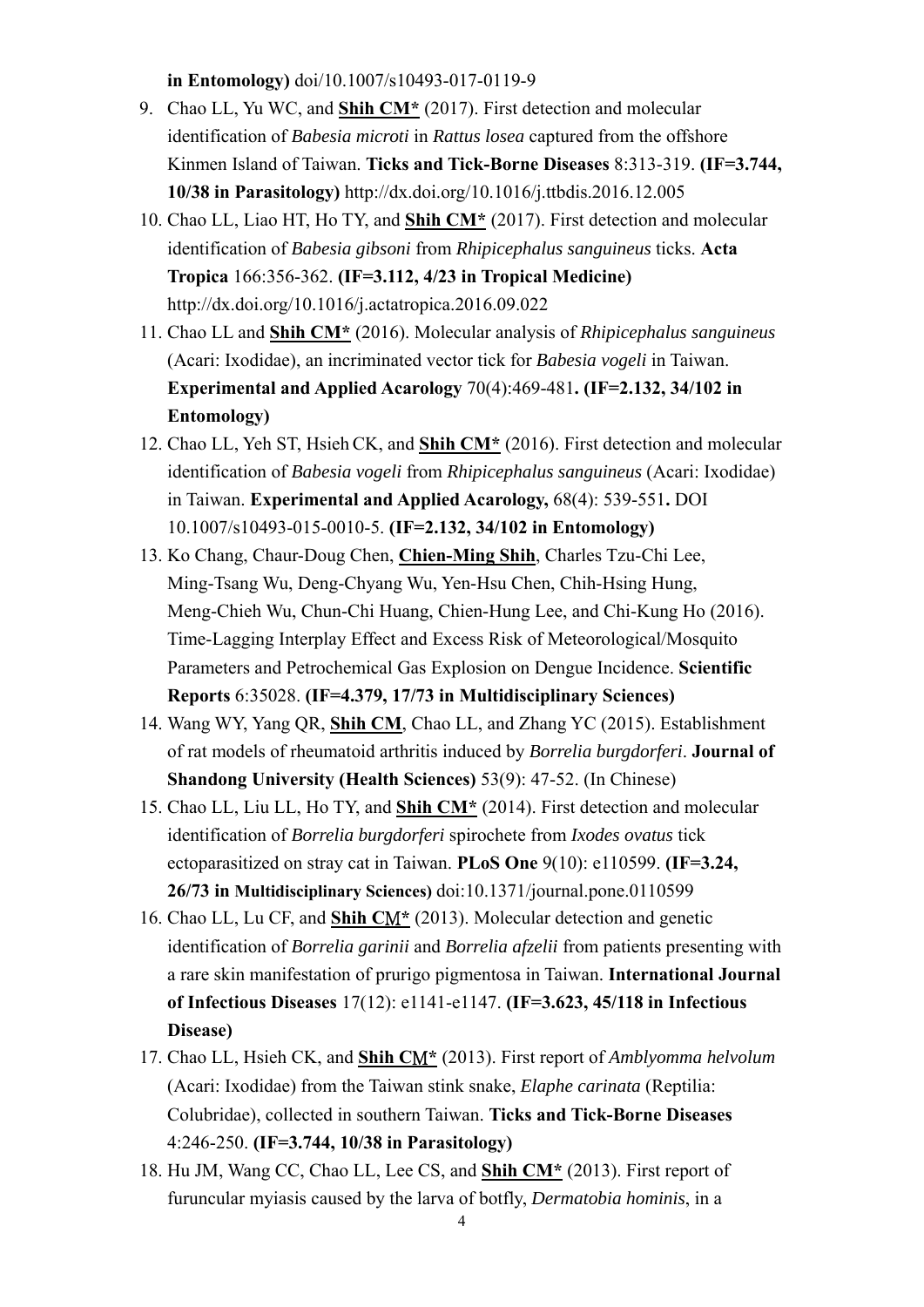Taiwanese traveler. **Asian Pacific Journal of Tropical Biomedicine** 3(3):229-231. **(IF=1.545, 16/23 in Tropical Medicine)**

- 19. Chao LL, Liu LL, and **Shih CM\*** (2012). Prevalence and molecular identification of *Borrelia* spirochetes in *Ixodes granulatus* ticks collected from *Rattus losea* on Kinmen Island of Taiwan. **Parasites & Vectors** 5:167. **(IF=3.876, 3/23 in Parasitology)**
- 20. Chao LL and **Shih C**M**\*** (2012). First report of human biting activity of *Ixodes acutitarsus* (Acari: Ixodidae) collected in Taiwan. **Experimental and Applied Acarology** 56:159-164. **(IF=2.132, 34/102 in Entomology)**
- 21. Chao LL, Wu WJ, and **Shih C**M**\*** (2011). Species identification of *Ixodes granulatus* based on the ribosomal DNA spacer, internal transcribed spacer 2 (ITS-2), sequences. **Experimental and Applied Acarology** 54:51-63. **(IF=2.132, 34/102 in Entomology)**
- 22. Chao LL, Chen YJ, and **Shih CM\*** (2011). First isolation and molecular identification of *Borrelia burgdorferi* sensu stricto and *B. afzelii* from skin biopsies of patients in Taiwan. **International Journal of Infectious Diseases** 15:e182-e187. **(IF=3.623, 45/118 in Infectious Disease)**
- 23. Chao LL, Wu WJ, and **Shih C**M**\*** (2010). Molecular detection of *Borrelia valaisiana*-related spirochetes from *Ixodes granulatus* ticks in Taiwan. **Experimental and Applied Acarology** 52:393-407. **(IF=2.132, 34/102 in Entomology)**
- 24. Chang BL, **Shih CM**, Ro LS, Huang CC, Lyu RK, Chen RS, Lee JD, Chao LL, Kuo HC (2010). Acute neuroborreliosis with involvement of the central nervous system. **Journal of the Neurological Sciences** 295:10-15. **(SCI in Clinical Neurology)**
- 25. Chao LL, Chen YJ, and **Shih CM\*** (2010). First detection and molecular identification of *Borrelia garinii* isolated from human skin in Taiwan. **Journal of Medical Microbiology** 59(2):254-257. **(IF=2.474, 104/137 in Microbiology)**
- 26. Huang GS, **Shih CM**, Wu CC, Hu MH, Tsai CS, Liaw WJ, Chan SM, and Li CY (2010). Hypertonic saline, mannitol and hydroxyethyl starch preconditioning of platelets obtained from septic patients attenuates CD40 ligand expression *in vitro*. **The Journal of Trauma, Injury, Infection and Critical Care** 68:331-336**. (SCI in Emergency Medicine)**
- 27. Chao LL and **Shih CM\*** (2009). Genetic analysis of the flagellin gene of Lyme disease spirochetes (*Borrelia burgdorferi*) isolated from rodents in Taiwan. **Journal of Medical Sciences** 29(5): 249-255.
- 28. Dai NT, Yeh MK, Chiang CH, Chen KC, Liu TH, Feng AC, Chao LL, **Shih CM**, Sytwu HK, Chen TM, and Adams EF (2009). Human single-donor composite skin substitutes based on collagen and polycaprolactone copolymer. **Biochemical and Biophysical Research Communications** 386: 21-25. **(SCI in Biophysics)**
- 29. Chao LL, Wu WJ, and **Shih C**M**\*** (2009). First detection and molecular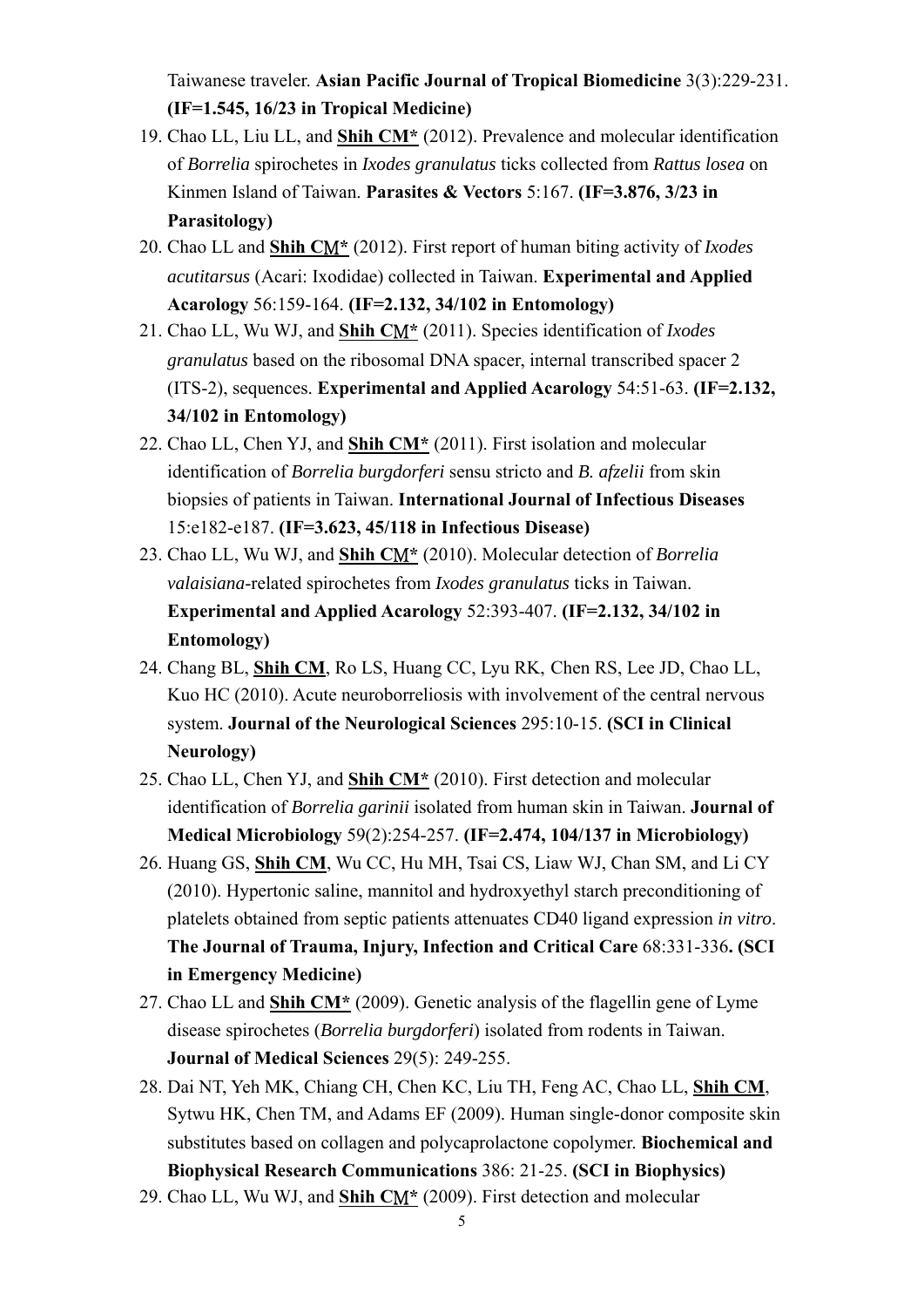identification of *Borrelia burgdorferi*-like spirochetes in *Ixodes granulatus* ticks collected on Kinmen island of Taiwan. **American Journal of Tropical Medicine and Hygiene** 80(3): 389-394.**(SCI in Tropical Medicine)**

- 30. Chao LL, Wu WJ, and **Shih CM\*** (2009). Molecular analysis of *Ixodes granulatus*, a possible vector tick for *Borrelia burgdorferi* sensu lato in Taiwan. **Experimental and Applied Acarology** 48:329-344, **(SCI in Entomology)**
- 31. Hsieh YF, Liu HW, Hsu TC, Wei JCC, **Shih CM**, Peter J Krause, and Gregory J Tsay (2007). Serum reactivity against *Borrelia burgdorferi* OspA in patients with rheumatoid arthritis. **Clinical and Vaccine Immunology** 14(11):1437-1441. **(SCI in Microbiology)**
- 32. Li TH, **Shih CM**, Lin WJ, Lu CW, Chao LL, and Wang CC (2007). Erythema migrans mimicking cervical cellulitis with deep neck infection in a child with Lyme disease. **Journal of the Formosan Medical Association** 106(7):577-581. **(SCI in Medicine General)**
- 33. Dai NT, Yeh MK, Liu DD, Adams EF, Chiang CH, Yen CY, **Shih CM**, Sytwu HK, Chen TM, Wang HJ, Williamson MR, and Coombes AGA (2005). A co-cultured skin model based on cell support membranes. **Biochemical Biophysical Research Communications** 329:905-908. **(SCI in Biophysics)**
- 34. Tsai CS, Hsu PC, Huang GS, Lin TC, Hong GJ, **Shih CM**, and Li CY (2004). Midazolam attenuates adenosine diphosphate-induced P-selectin expression and platelet-leukocyte aggregation. **European Journal of Anaesthesiology**  21:871-876. **(SCI in Anaesthesiology)**.
- 35. **Shih CM\*** and Chao LL (2004). Current status of Lyme disease in Taiwan with description of its vector ticks and reservoir hosts. **Proceedings of the Symposium on Rodent Damage and Control Strategy**; pp. 79-92, The Plant Protection Society of the Republic of China, Taichung, Taiwan, Republic of China.
- 36. Chen HC, **Shih CM**, Lai JH, Chao LL, Kuo SY and Chang DM (2004). Pleural effusion as a manifestation of Lyme disease: a case report. **Journal of Rheumatology** 31:811-813. **(SCI in Rheumatology)**.
- 37. 羅文聰、王志堅、師健民 (2003). 認識萊姆病。感染控制雜誌,13 卷,第 113-118 頁。
- 38. **Shih CM\*** (2002). Current status of tick-borne zoonotic Lyme disease in Taiwan. **Symposium on zoonotic infections**; pp.17-27, Bureau of Animal and Plant Health Inspection and Quarantine Council of Agriculture, Executive Yuan, Taichung, Taiwan, Republic of China.
- 39. Chao LL and **Shih CM\*** (2002). Molecular characterization of Lyme disease spirochetes (*Borrelia burgdorferi* sensu lato) isolated in Taiwan by restriction fragment length polymorphism analysis of 5S-23S intergenic spacer amplicons. **American Journal of Tropical Medicine and Hygiene** 67:504-510. **(SCI in Tropical Medicine) (NSC90-2320-B-016-068)**.
- 40. Chung YC, Tsai HY, **Shih CM**, Chao LL and Lin RY (2002). Lyme disease in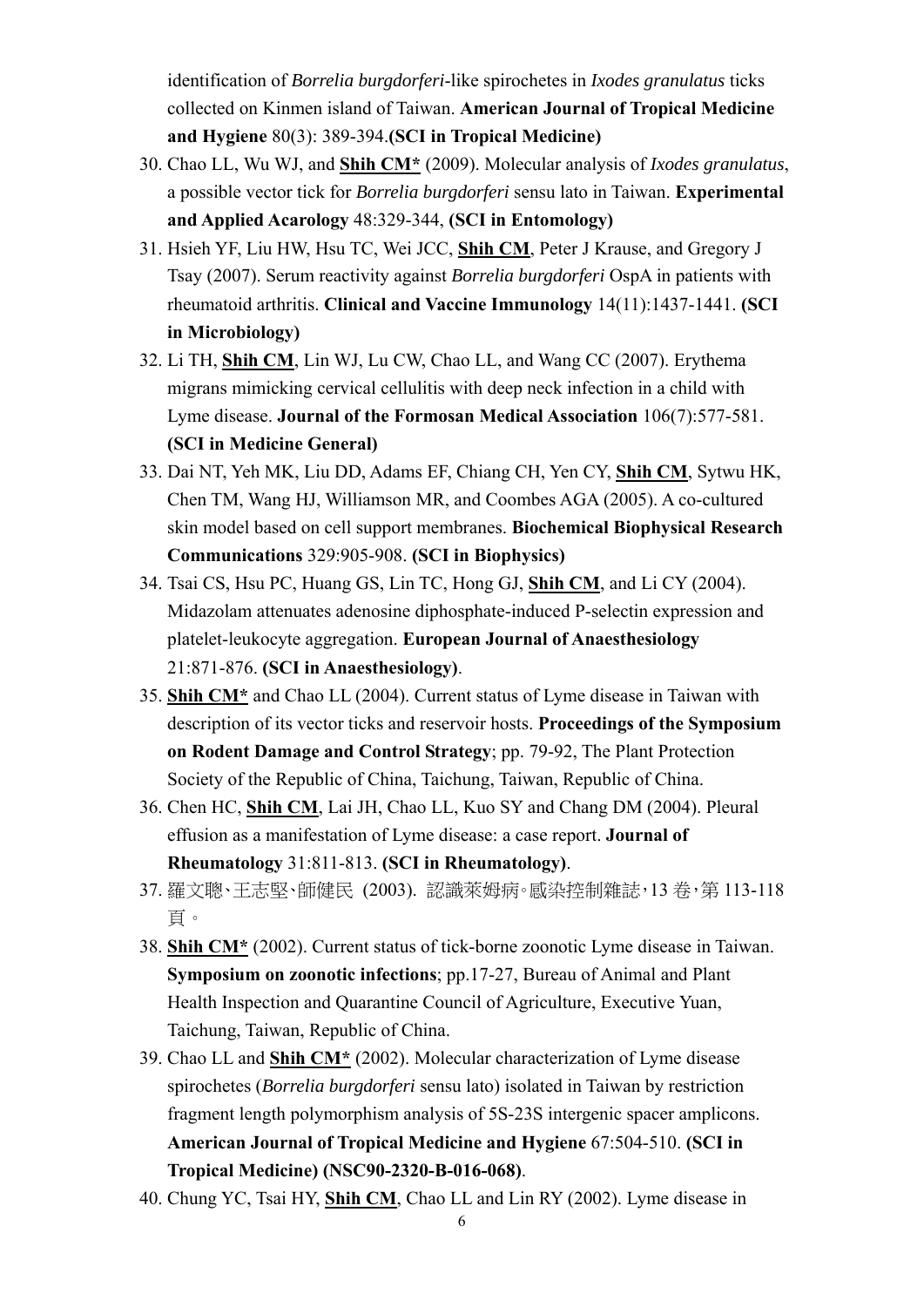childhood: report of one case. **Acta Paediatrica Taiwanica** 43:162-165. (國科會 優良期刊)

- 41. Tung LN, Su HY, **Shih CM**, Chao LL and Chen HC (2002). Multiple erythema migrans treated with minocycline accompanied with Jarisch-Herxheimer reaction. **Dermatologica Sinica** 20:152-160. (國科會優良期刊)
- 42. Tsai HC, Lu CF, **Shih CM**, Chao LL and Hu CH (2002). Lyme disease during pregnancy. **Dermatologica Sinica** 20:147-151. (國科會優良期刊)
- 43. **Shih CM\***, Chao LL and Yu CP (2002). Chemotactic migration of Lyme disease spirochetes (*Borrelia burgdorferi*) to the salivary gland extracts of vector tick. **American Journal of Tropical Medicine and Hygiene** 66:616-621. **(SCI in Tropical Medicine) (NSC89-2320-B-016-037)**.
- 44. **Shih CM\*** and Chao LL (2002). An OspA-based genospecies identification of Lyme disease spirochetes (*Borrelia burgdorferi* sensu lato) isolated in Taiwan. **American Journal of Tropical Medicine and Hygiene** 66:611-615. **(SCI in Tropical Medicine) (NSC89-2314-B-016-082)**.
- 45. **Shih CM\*** and Chao LL **(**2002). Genetic analysis of the outer surface protein C gene of Lyme disease spirochetes (*Borrelia burgdorferi* sensu lato) isolated from rodents in Taiwan. **Journal of Medical Microbiology** 51:318-325. **(SCI in Microbiology)**.
- 46. **Shih CM\*** and Chao LL (1999). Tick-borne Lyme disease in Taiwan. **Chinese Journal of Entomology** 12:S161-169.
- 47. **Shih CM\*** (1998). Tick-borne Lyme disease. **Kaohsiung Journal of Medical Science** 14:S11-S17. **(SCI in Medicine)** (國科會優良期刊)
- 48. **Shih CM\***, Chang HM, Chen SL and Chao LL (1998). Genospecies identification and characterization of Lyme disease spirochetes of genospecies *Borrelia burgdorferi* sensu lato isolated from rodents in Taiwan. **Journal of Clinical Microbiology** 36:3127-3132. **(SCI in Microbiology)**
- 49. **Shih CM\*** and Chao LL (1998). Lyme disease in Taiwan: primary isolation of *Borrelia burgdorferi*-like spirochetes from rodents in the Taiwan area. **American Journal of Tropical Medicine and Hygiene** 59:687-692. **(SCI in Tropical Medicine)**
- 50. **Shih CM\*** and Wang CC (1998). Ability of azithromycin in combination with quinine for the elimination of babesial infection in human. **American Journal of Tropical Medicine and Hygiene** 59:509-512. **(SCI in Tropical Medicine)**
- 51. **Shih CM\*** and Liu LP (1998). Differential efficacy of passive immunization against infection by Lyme disease spirochaetes transmitted by partially fed vector ticks. **Journal of Medical Microbiology** 47:773-779. **(SCI in Microbiology)**
- 52. **Shih CM\*,** Wang JC, Chao LL, and Wu TN (1998). Lyme disease in Taiwan: first human patient with characteristic erythema chronicum migrans skin lesion. **Journal of Clinical Microbiology** 36(3):807-808. **(SCI in Microbiology)**
- 53. 師健民、趙麗蓮 (1997). 萊姆病。疫情報導, 13卷, 第 386-392 頁。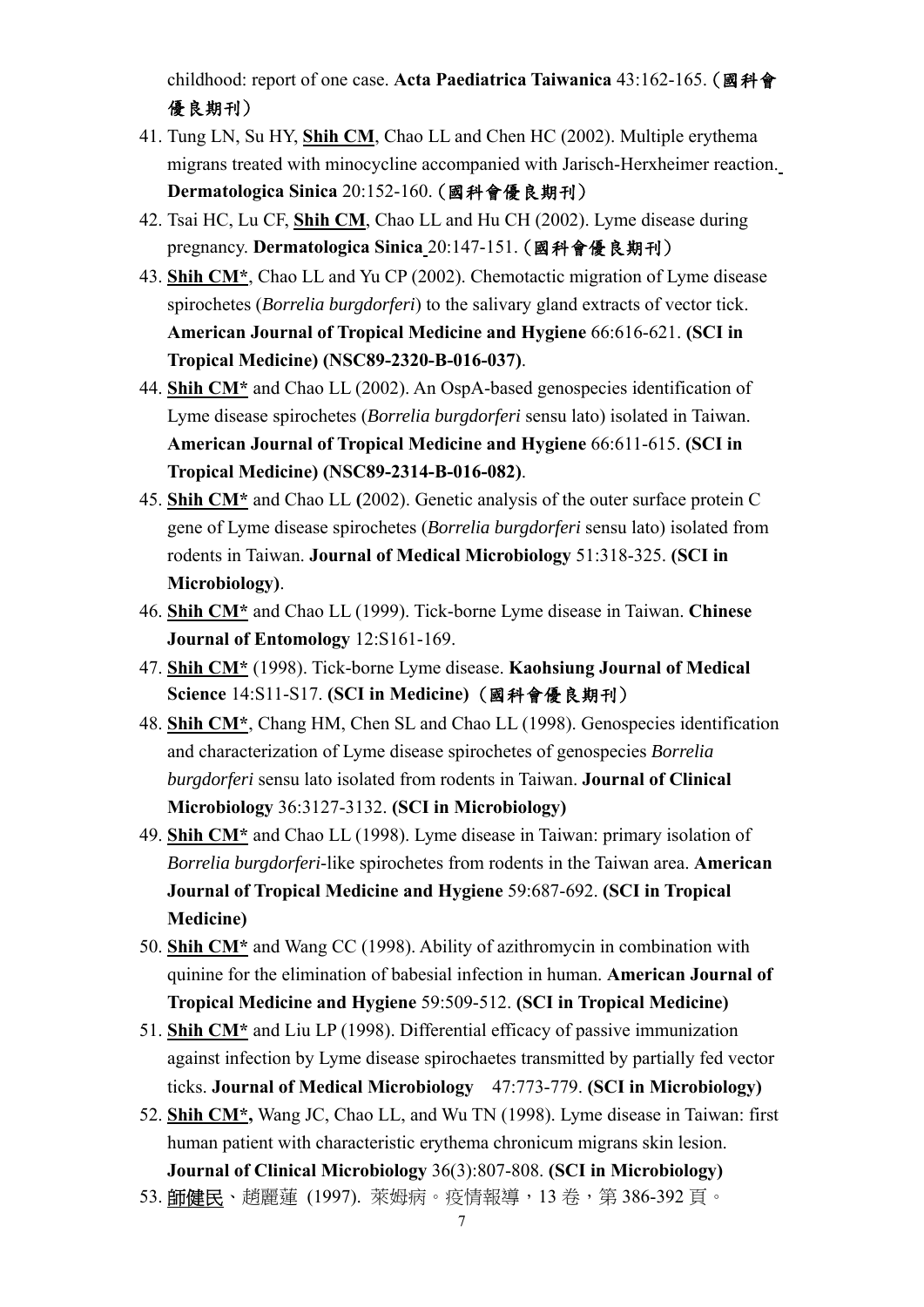- 54. **Shih CM\***, Liu LP, Chung WC, Ong SJ, and Wang CC (1997). Human babesiosis in Taiwan: asymptomatic infection with *Babesia microti*-like organism in a taiwanese woman. **Journal of Clinical Microbiology** 35(2):450-454. **(SCI in Microbiology)**
- 55. **Shih CM\*** and Liu LP (1996). Accelerated infectivity of tick-transmitted Lyme disease spirochetes to vector ticks. **J. Clin. Microbiol.** 34(9):2297-2299. **(SCI in Microbiology)**
- 56. **Shih CM\***, Liu LP, and Spielman A (1995). Differential spirochetal infectivities to vector ticks of mice chronically infected by the agent of Lyme disease. **J. Clin. Microbiol.** 33(12):3164-3168. **(SCI in Microbiology)**
- 57. **Shih CM\***, Telford III SR, and Spielman A (1995). Effect of ambient temperature on competence of deer ticks as hosts for Lyme disease spirochetes. **J. Clin. Microbiol.** 33(4):958-961. **(SCI in Microbiology)**
- 58. **Shih CM**, Spielman A, and Telford III SR (1995). Mode of action of protective immunity to Lyme disease spirochetes. **American Journal of Tropical Medicine and Hygiene** 52(1):72-74. **(SCI in Tropical Medicine)**
- 59. **Shih CM\*** (1994). Lyme disease. **Medical Digest** 18(4):349-352.
- 60. **Shih CM** and Spielman A (1993). Accelerated transmission of Lyme disease spirochetes by partially fed vector ticks. **Journal of Clinical Microbiology** 31:2878-2881. **(SCI in Microbiology)**
- 61. **Shih CM** and Spielman A (1993). Topic prophylaxis for Lyme disease after tick bite in a rodent model. **Journal of Infectious Diseases** 168:1042-1045. **(SCI in Infectious Diseases)**
- 62. **Shih CM**, Telford III, SR, Pollack RJ, and Spielman A (1993). Rapid dissemination by the agent of Lyme disease in hosts that permit fulminating infection. **Infection and Immunity** 61:2396-2399. **(SCI in Infectious Diseases)**
- 63. **Shih CM**, Pollack RJ, Telford III, SR, and Spielman A (1992). Delayed dissemination of Lyme disease spirochetes from the site of deposition in the skin of mice. **Journal of Infectious Diseases** 166:827-831. **(SCI in Infectious Diseases)**
- 64. **Shih CM\*** and Chen CC (1991). Haemplymph monophenol oxidase activity in *Armigeres subalbatus* infected with *Brugia pahangi*. **International Journal for Parasitology** 21:357-359. **(SCI in Parasitology)**
- 65. Chen CC and **Shih CM\*** (1988). Exsheathment of microfilariae of *Brugia pahangi* in the susceptible and refractory strains of *Aedes aegypti*. **Annals of Tropical Medicine and Parasitology** 82:201-206. **(SCI in Tropical Medicine)**
- 66. **Shih CM\*** and Chen CC (1987). Exsheathment of microfilariae of *Brugia pahangi* in *Anopheles quadrimaculatus* and *Culex quinquefasciatus*. **Southeast Asian Journal of Tropical Medicine and Public Health** 18:521-525. **(SCI in Tropical Medicine)**
- 67. Chen YH, Chen CH, **Shih CM**, Chen CC, Chu ML, and Ma CP (1986). Red cell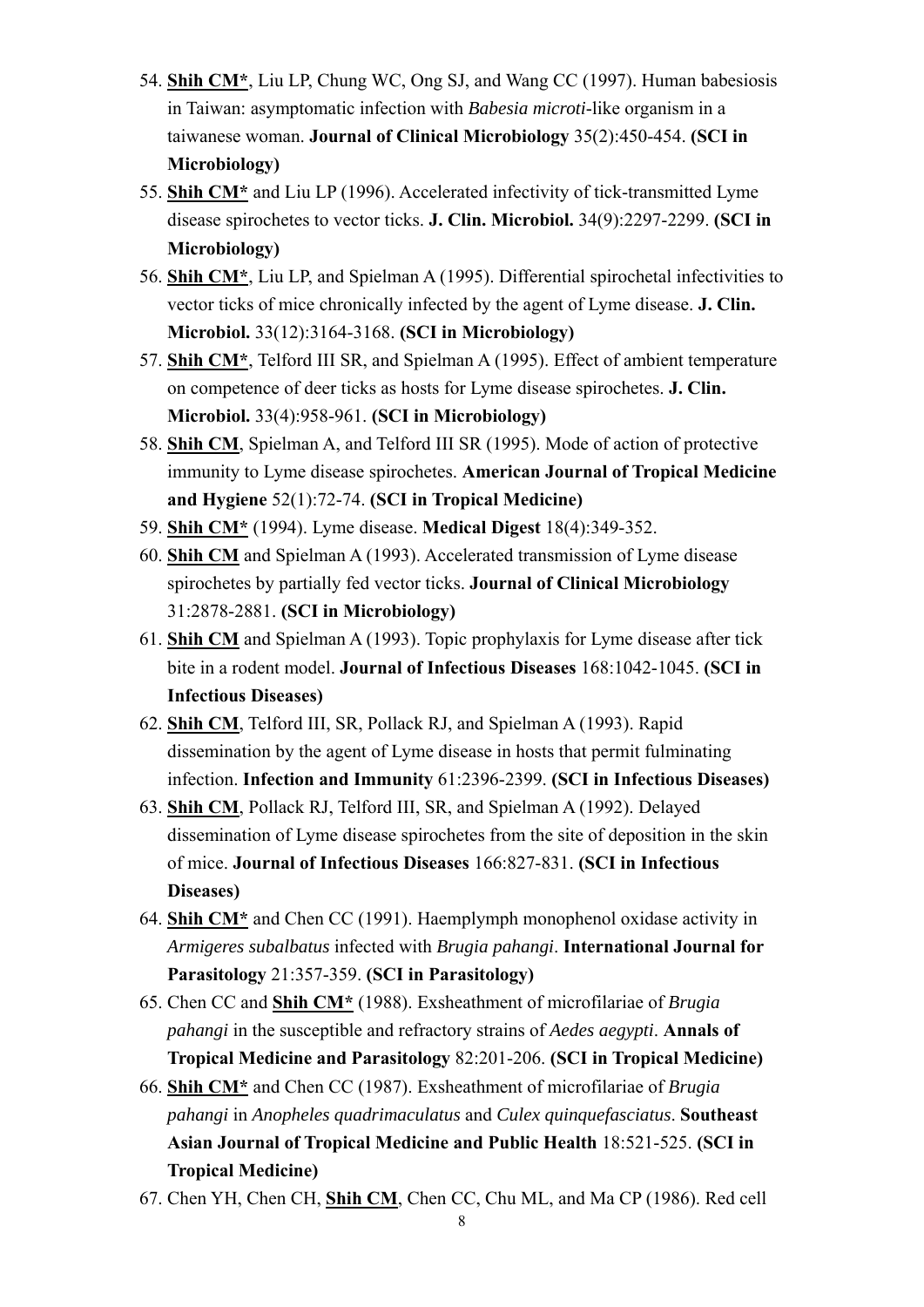morphology in glomerular hematuria (I) evaluation of urinary red cell morphology for differential diagnosis of hematuria in children. **Acta Paediatrica Sinica** 27(5):433-439. (國科會優良期刊)

### **Conference paper:**

- 1. Chao LL and **Shih CM** (2018). Molecular detection of rickettsial Infection in *Rhipicephalus sanguineus* ticks ectoparasitized on dogs in Kaohsiung City of Southern Taiwan. International Meeting on Emerging Diseases and Surveillance 2018, November 9-12, 2018, Vienna, Austria.
- 2. **Shih CM** and Chao LL (2017). Current status of emerging tick-borne zoonotic infections in Taiwan. The 12<sup>th</sup> Preventive Medicine Conference of Canton, Hongkong, Macau and Taiwan, September 13-15, 2017, Canton, China.
- 3. **Shih CM** and Chao LL (2016). First detection and molecular identification of *Babesia* infection in *Rhipicephalus sanguineus* ticks ectoparasitized on dogs in Northern Taiwan. International Congress for Tropical Medicine and Malaria 2016, September 18-22, 2016, Brisbane, Australia.
- 4. **Shih CM** and Chao LL (2015). Lyme disease in Taiwan: a neglected tick-borne spirochetal infection. The 11<sup>th</sup> Preventive Medicine Conference of Canton, Hongkong, Macau and Taiwan, May 1-2, 2015, Kaohsiung, Taiwan.
- 5. **Shih CM** and Chao LL (2013). Emerging tick-borne Lyme disease in Taiwan: from discovery to molecular approach and it's impact on National Quarantine Service. The 10<sup>th</sup> Preventive Medicine Conference of Canton, Hongkong, Macau and Taiwan, May 25-26, 2013, Macau, China.
- 6. Chao LL, Lu CF, and **Shih CM** (2012). Molecular identification of *Borrelia* spirochetes isolated from skin biopsies of patients characterized with an unusual dermal manifestation (prurigo pigmentosa) in Taiwan. The  $22<sup>th</sup>$  European Congress of Clinical Microbiology and Infectious Diseases (Abstract 943), p., March 31-April 3, 2012, London, UK.
- 7. Chao LL and **Shih CM** (2010). Molecular evidence of genetic diversity of *Borrelia burgdorferi* sensu lato detected in *Ixodes granulatus* ticks removed from rodents in Taiwan. 14<sup>th</sup> International Congress on Infectious Diseases (Abstract 34.009), March 9-12, 2010, Miami, USA.
- 8. **Shih CM** and Chao LL (2009). Molecular analysis of *Borrelia* spirochetes detected in *Ixodes granulatus* ticks removed from rodents in Taiwan. The 19<sup>th</sup> European Congress of Clinical Microbiology and Infectious Diseases (Abstract 715), p.88, May 16-19, 2009, Helsinki, Finland.
- 9. Chao LL and **Shih CM** (2008). Genetic analysis of the flagella gene of Lyme disease spirochetes *Borrelia burgdorferi* isolated from offshore Kinmen Island of Taiwan. The 13th International Congress on Infectious Diseases (Abstract 40.065), p.106, June 19-22, 2008, Kuala Lumpur, Malaysia.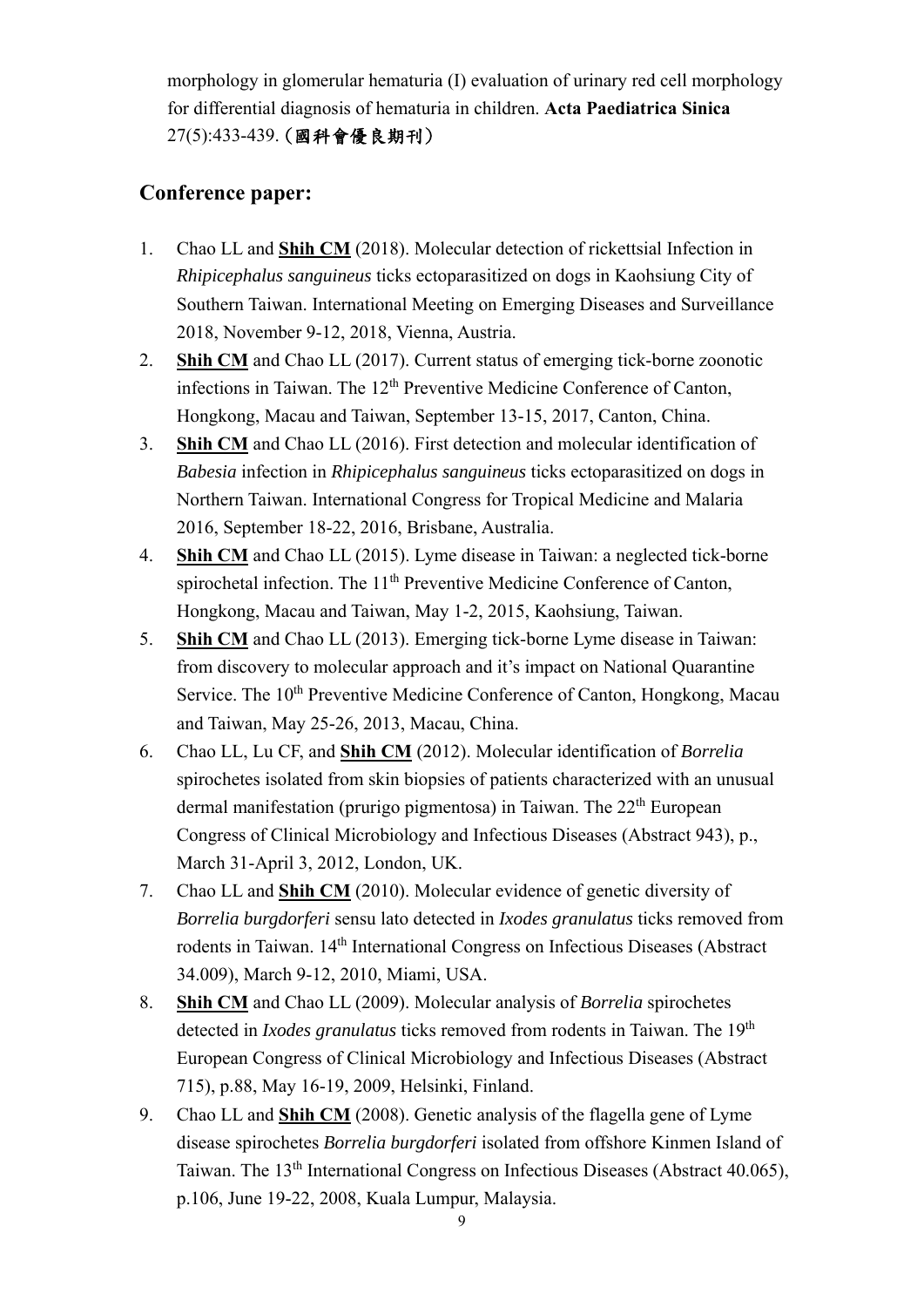- 10. **Shih CM**, Yu WC, and Chao LL (2008). Molecular diagnosis of *Babesia* infection among rodents collected from the offshore Kinmen island of Taiwan. The 13th International Congress on Infectious Diseases (Abstract 65.039), p.166, June 19-22, 2008, Kuala Lumpur, Malaysia.
- 11. **Shih CM**, Chang MT, and Chao LL (2006). Seasonal prevalence of *Ixodes granulatus* (Ixodidae), a supposed tick vector for Lyme disease spirochetes, in the offshore Kinmen Island of Taiwan. The 12<sup>th</sup> International Congress of Acarology (Abstract Doelenzaal), p.189, August 21-26, 2006, Amsterdam, The Netherlands.
- 12. Chao LL, Wu WJ, and **Shih CM** (2006). Phylogenetic analysis of *Ixodes granulatus* (Ixodidae) in Taiwan based on mitochondrial 16S rDNA sequences. The 12<sup>th</sup> International Congress of Acarology (Abstract F001), p.40, August 21-26, 2006, Amsterdam, The Netherlands.
- 13. **Chao LL** , Chen YC, and Shih CM (2005). Seroepidemiology of Lyme disease infection in Taiwan. The 54th Annual Meeting of the American Society of Tropical Medicine and Hygiene (Abstract 652), p.215, December 11-15, 2005, Washington, DC, USA.
- 14. **Shih CM** , Chen YC, and Chao LL (2005). Standardization of serodiagnosis for Lyme disease infection in the Taiwan area. The 54th Annual Meeting of the American Society of Tropical Medicine and Hygiene (Abstract 651), p.215 , December 11-15, 2005, Washington, DC, USA.
- 15. Chao LL and **Shih CM** (2004). Enzoonotic transmission of Lyme disease spirochetes (*Borrelia burgdorferi*) in the offshore Kinmen island of Taiwan. The 53th Annual Meeting of the American Society of Tropical Medicine and Hygiene (Abstract 640), p.189, November 7-11, 2004, Miami Beach, Florida, USA.
- 16. **Shih CM** and Chao LL (2004). Seroprevalence of scrub typhus infection among military personnel during their service at an endemic site of Taiwan. The 53th Annual Meeting of the American Society of Tropical Medicine and Hygiene (Abstract 639), p.189, November 7-11, 2004, Miami Beach, Florida, USA.
- 17. Chao LL and **Shih CM**. (2003). Serosurvey of *Borrelia burgdorferi* infection among military personnel of Taiwan. The 8<sup>th</sup> Conference of the International Society of Travel Medicine. (Abstract PO07.01),p.170, May.7-11, 2003. New York City, USA.
- 18. **Shih CM** and Chao LL (2003).Seroprevalence of Lyme disease infection in Taiwan. The 8th Conference of The International Society of Travel medicine (Abstract PO04.06), p.149, May 7-11, 2003, New York, USA.
- 19. **Shih CM** and Chao LL (2002). Common vector ticks parasitized on wild and domestic animals in Taiwan. The  $10<sup>th</sup>$  International Congress of Parasitology (Abstract PA-035), August 4-9, 2002, Vancouver, Canada.
- 20. **Shih CM** (2002). Current status of Lyme disease infection in Taiwan. Symposium on Emerging and Reemerging Vector-borne Human Infections,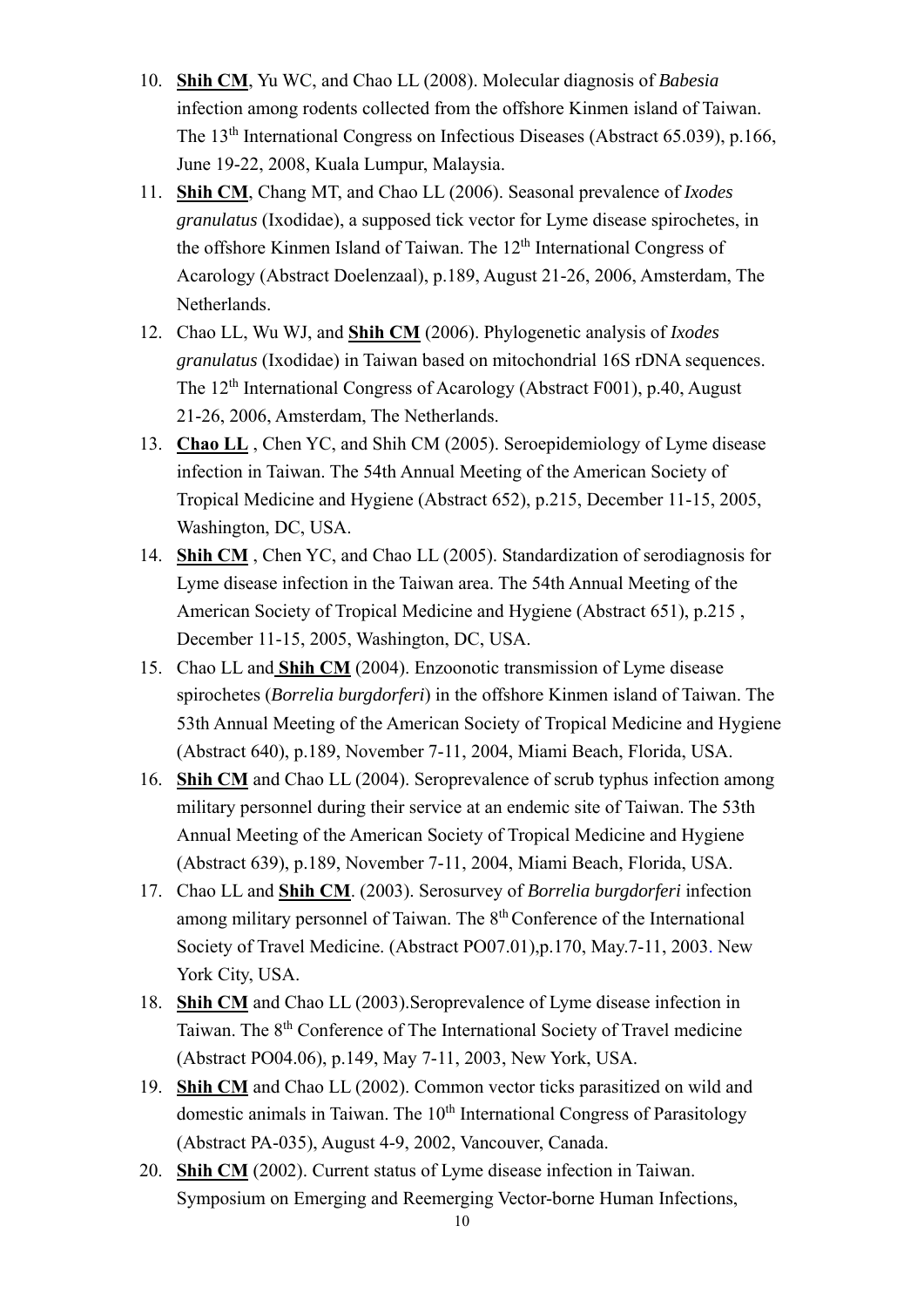pp.39-52, November 23-26, 2002, Taipei, Taiwan.

- 21. Chen YJ, **Shih CM**, Chao LL, and Chiu HC (2002). Serology and culture of *Borrelia burgdorferi* in patients with borreliosis-related dermatosis. Symposium on Emerging and Reemerging Vector-borne Human Infections, p.66, November 23-26, 2002, Taipei, Taiwan.
- 22. Wang VC, Chen CC, Chao LL, and **Shih CM** (2002). Lyme neuroborreliosis: a patient characterized by the facial nerve palsy. Symposium on Emerging and Reemerging Vector-borne Human Infections, p.68, November 23-26, 2002, Taipei, Taiwan.
- 23. Wu CC, Liang CK, Chou SY, Lee SM, Hui WM, **Shih CM**, and Chao LL (2002). Limbic keratoconjunctivities combining with retinitis as characteristics of intraocular Lyme disease. Symposium on Emerging and Reemerging Vector-borne Human Infections, p.69, November 23-26, 2002, Taipei, Taiwan.
- 24. huang YL, Lee MC, Yang LJ, hong HS, **Shih CM**, and Chao LL (2002). The skin manifestations of Lyme disease in Taiwan: a clinical observation and experience of Chang Gung Memorial Hospital. Symposium on Emerging and Reemerging Vector-borne Human Infections, p.70, November 23-26, 2002, Taipei, Taiwan.
- 25. Chung YH, Hong HS, **Shih CM**, Chao LL, Huang YL, and Lee MC (2002). Vulvar lichen sclerosus and *Borrelia burgdorferi* infection. Symposium on Emerging and Reemerging Vector-borne Human Infections, p.71, November 23-26, 2002, Taipei, Taiwan.
- 26. Lu CF, **Shih CM**, and Chao LL (2002). The expending clinical spectrum of skin manifestations of Lyme disease. Symposium on Emerging and Reemerging Vector-borne Human Infections, p.72, November 23-26, 2002, Taipei, Taiwan.
- 27. Lin WJ, Lo WT, Lien SH, Chao LL, **Shih CM**, and Wang CC (2002). Erythema migrans mimicking cellulitis: report a pediatric case of Lyme disease in Taiwan. Symposium on Emerging and Reemerging Vector-borne Human Infections, p.73, November 23-26, 2002, Taipei, Taiwan.
- 28. Chung YC, Tsai HY, **Shih CM**, Chao LL, and Lin RY (2002). Lyme disease in childhood: a case report. Symposium on Emerging and Reemerging Vector-borne Human Infections, p.74, November 23-26, 2002, Taipei, Taiwan.
- 29. Lu CF, **Shih CM**, and Chao LL. (2001) Lyme Disease: A Pathological and Microbiological Studies of 35 Suspected Cases. The 27<sup>th</sup> Annual Meeting of the Chinese Dermatological Society (Taipei). (Abstract F21-77).Nov. 17-18, 2001 Kaohsiung, Taiwan.
- 30. Tsai HG, Lu CF, **Shih CM**, Chao LL, and Hu CH. (2001) Lyme Disease during Pregnancy. The 27<sup>th</sup> Annual Meeting of the Chinese Dermatological Society (Taipei). (Abstract C16-100).Nov. 17-18, 2001 Kaohsiung, Taiwan.
- 31. **Shih, C.M.** and Chao, L.L. (2001). An incriminated tick vector (*Ixodes granulatus*) for zoonotic transmission of Lyme disease spirochetes (*Borrelia burgdorferi*) in the Taiwan area. The 3<sup>rd</sup> International Congress of Vector